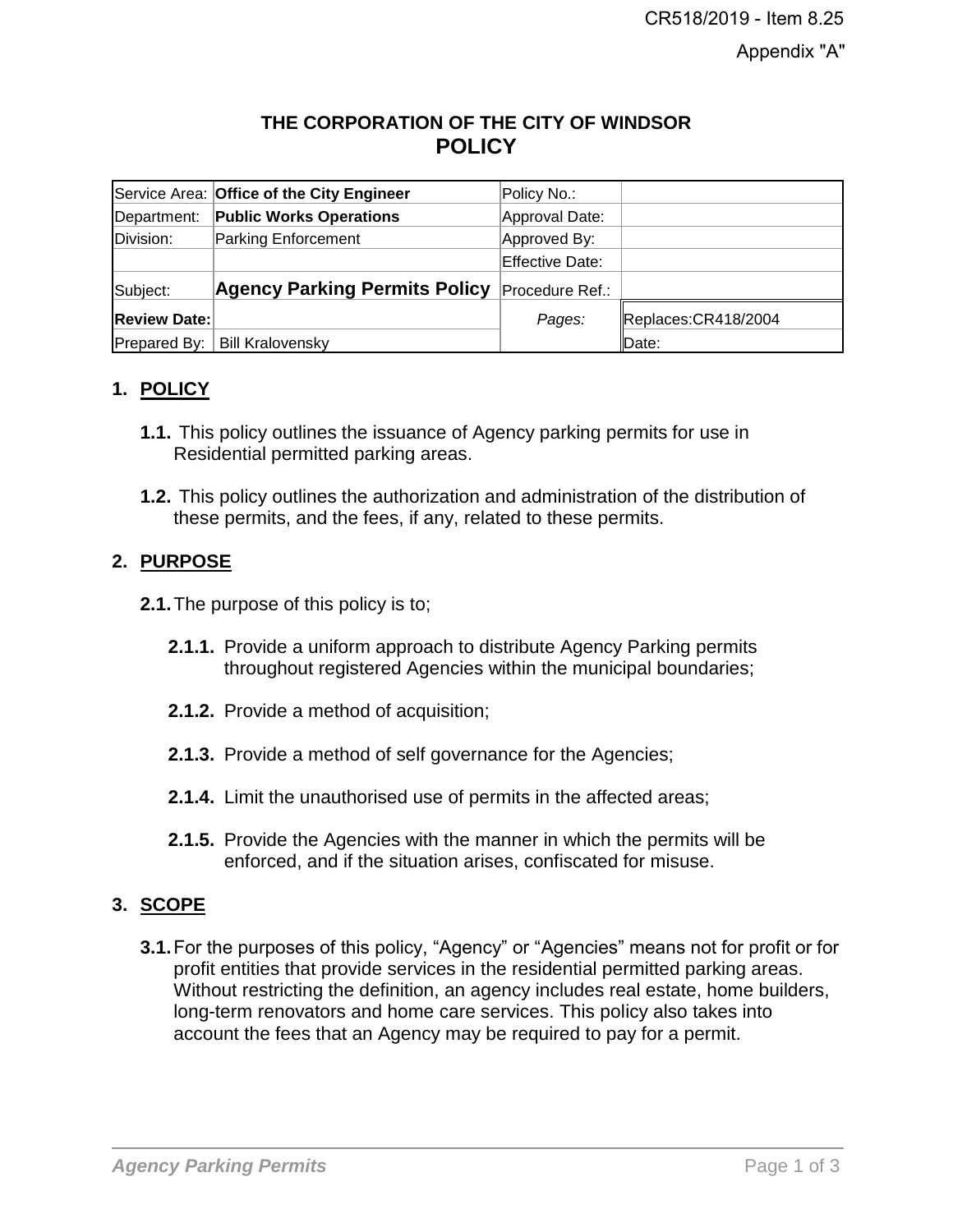### **4. RESPONSIBILITY**

- **4.1.**It is the responsibility of the **Executive Director of Public Works Operations**, or delegates, to ensure the issuance of these permits follows the governing rules and regulations listed below.
- **4.2.**The **Senior Manager Traffic Operations** is responsible to ensure that the Agency Parking Permits Policy is followed throughout the year.
- **4.3.**It is the responsibility of the **Parking Enforcement** division to approve and issue the requested permits.
- **4.4.**It is the responsibility of the Parking Enforcement division to maintain and keep up to date the records and locations of each issued permit.
- **4.5.**It is the responsibility of the receiving Agency to ensure that each permit requested is used in accordance with their related business mandates.
- **4.6.**It is the responsibility of the Parking Enforcement division and its chosen contractor to enforce fraudulent usage of issued Agency permits in the selected areas.

#### **5. GOVERNING RULES AND REGULATIONS**

- **5.1.**Parking by-law 9023, section fifty seven (57) and section fifty nine (59) gives the Executive Director of Operations or designate, the authority to issue parking permits.
- **5.2.**It is understood that all requesting Agencies will adhere to the following steps before the issuance of any permits is granted:
	- **5.2.1.** That all Agencies sign an agreement stating that they understand that all Agency Permits will be used for carrying out their duties of that Agency;
	- **5.2.2.** That any Agencies will be supplied with a maximum of six (6) permits;
	- **5.2.3.** That all Agencies provide us with their normal business hours when the Agency passes will be used,
	- **5.2.4.** That only non-profit organizations that are not subsidized by the government, provide services in the social services area such as health care, be entitled to Agency permits at no fee. All other groups such as Government Agencies, for profit entities (real estate, home builders, long term restorations, etc.) and those who receive subsidization from the government will be subject to a fee of \$500.00 per year, or \$50.00 per